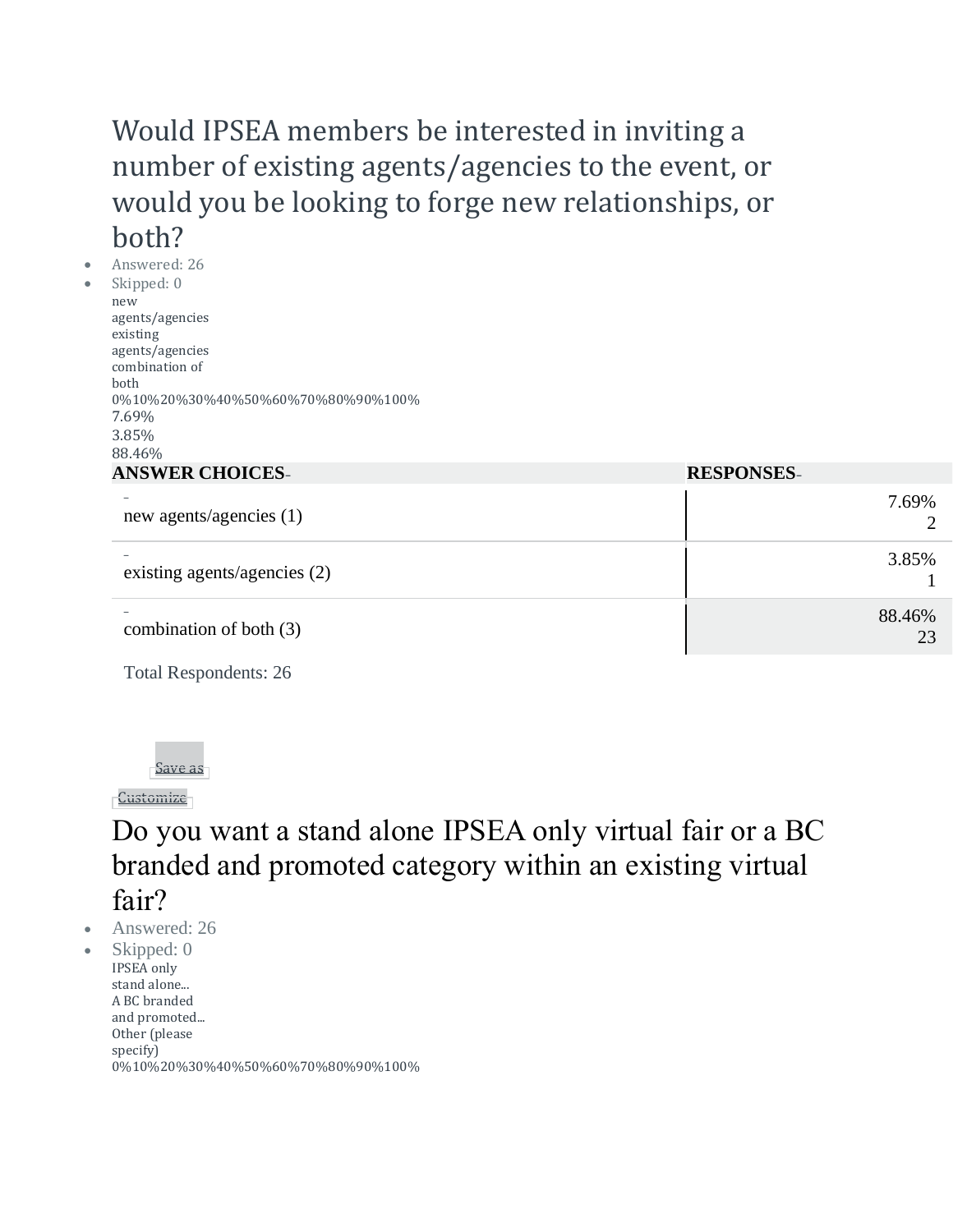|  | <b>ANSWER CHOICES-</b> |
|--|------------------------|
|--|------------------------|

| <b>ANSWER CHOICES-</b>                                             | <b>RESPONSES-</b> |
|--------------------------------------------------------------------|-------------------|
| IPSEA only stand alone virtual fair                                | 76.92%<br>20      |
| A BC branded and promoted category within an existing virtual fair | 30.77%            |
| <b>Responses</b><br>Other (please specify)                         | 3.85%             |

Total Respondents: 26

Q3

[Save](https://www.surveymonkey.com/analyze/aboXNAjEhsK2eQ79UX7zYEZGmvaoJZRSNxZrETqTyRI_3D?tab_clicked=1) as

[Customize](https://www.surveymonkey.com/analyze/aboXNAjEhsK2eQ79UX7zYEZGmvaoJZRSNxZrETqTyRI_3D?tab_clicked=1)

### Which country or countries would you like to invite to the event?

• Answered: 26

• Skipped: 0 China Japan South Korea Taiwan Vietnam Mexico Brazil Italy Spain Germany Other (please specify) 0%10%20%30%40%50%60%70%80%90%100% **ANSWER CHOICES– RESPONSES–**

| ARD WEIN CHUICED- | LLDI ORDED-  |
|-------------------|--------------|
| China             | 57.69%<br>15 |
| Japan             | 76.92%<br>20 |
| South Korea       | 69.23%<br>18 |
| Taiwan            | 69.23%<br>18 |
| Vietnam           | 88.46%<br>23 |
| Mexico            | 46.15%<br>12 |
| <b>Brazil</b>     | 61.54%<br>16 |
|                   |              |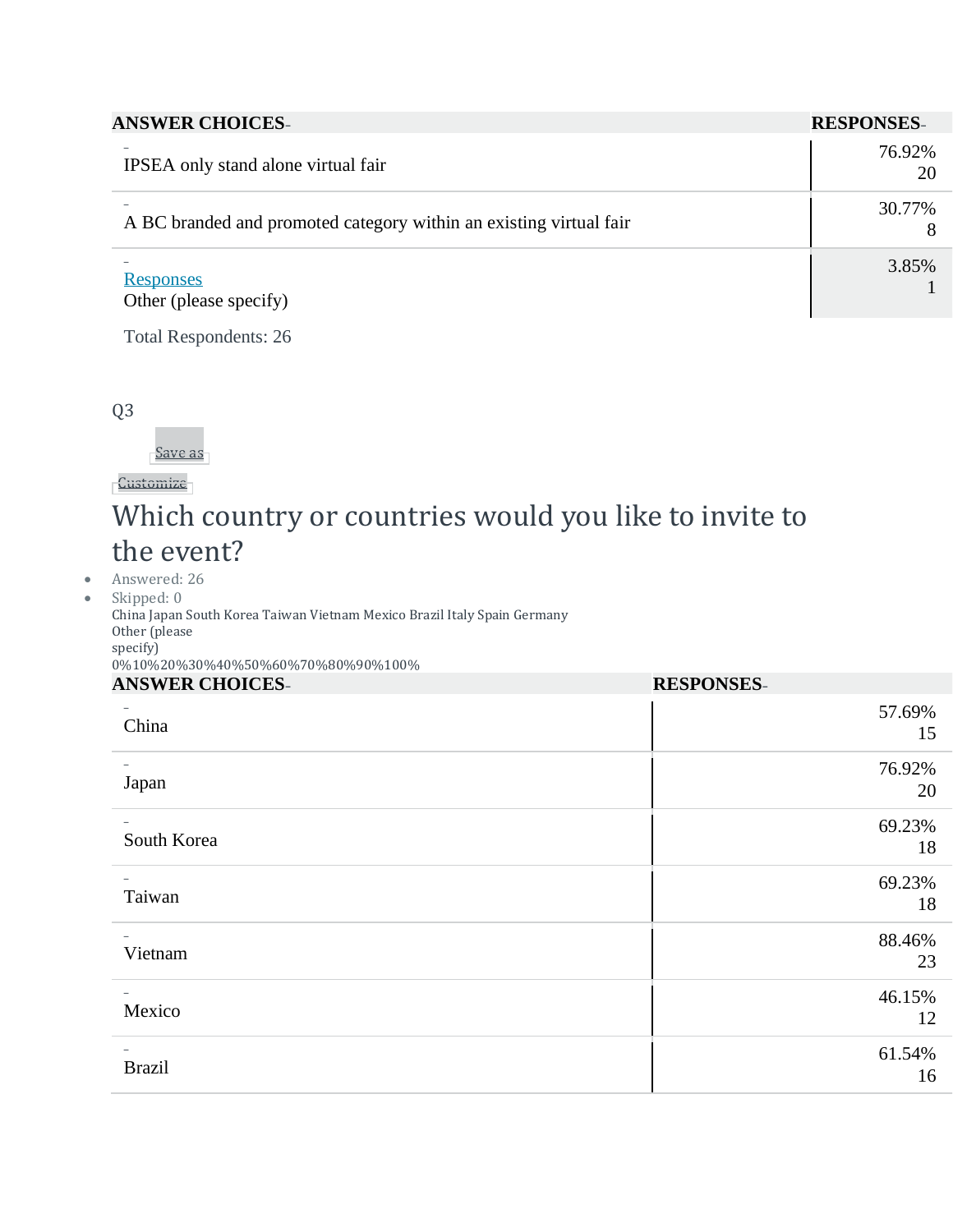| <b>ANSWER CHOICES-</b>                                                 | <b>RESPONSES-</b> |
|------------------------------------------------------------------------|-------------------|
| Italy                                                                  | 61.54%<br>16      |
| Spain                                                                  | 53.85%<br>14      |
| -<br>Germany                                                           | 42.31%<br>11      |
| $\overline{\phantom{0}}$<br><b>Responses</b><br>Other (please specify) | 11.54%<br>3       |

Total Respondents: 26

Q4

[Save](https://www.surveymonkey.com/analyze/aboXNAjEhsK2eQ79UX7zYEZGmvaoJZRSNxZrETqTyRI_3D?tab_clicked=1) as

[Customize](https://www.surveymonkey.com/analyze/aboXNAjEhsK2eQ79UX7zYEZGmvaoJZRSNxZrETqTyRI_3D?tab_clicked=1)

# Would you consider a region (multiple countries from region)?

#### • Answered: 26

• Skipped: 0 South East AsiaWestern Europe Central/South America East AsiaEastern Europe Other (please specify) 0%10%20%30%40%50%60%70%80%90%100% **ANSWER CHOICES– RESPONSES–**

| <i>ILITO WERE</i>     | <b>AUDIT OF REPAIR</b> |
|-----------------------|------------------------|
| South East Asia       | 53.85%<br>14           |
| Western Europe        | 23.08%<br>6            |
| Central/South America | 11.54%<br>3            |
| East Asia             | 3.85%                  |
| Eastern Europe        | $0.00\%$<br>$\theta$   |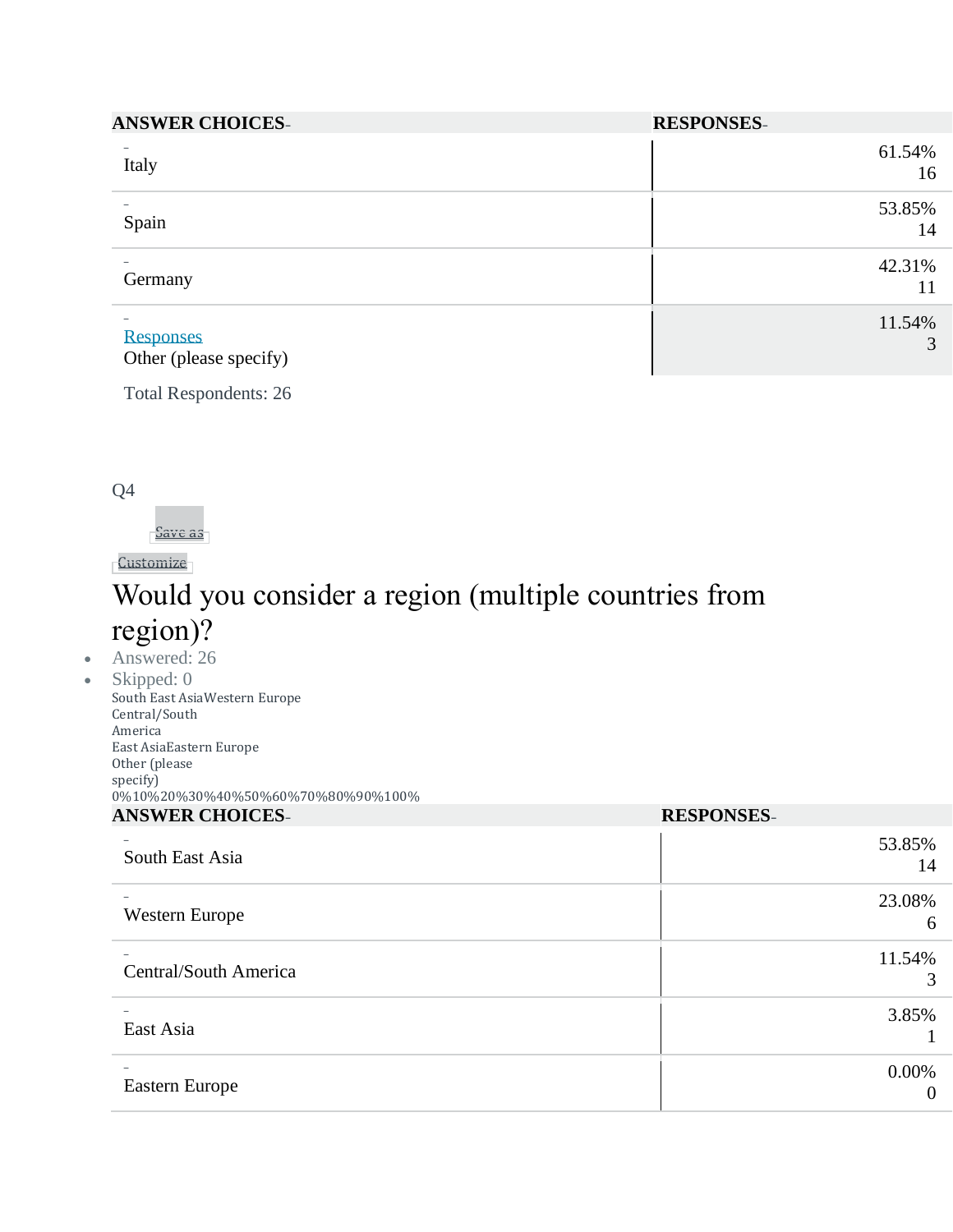| <b>ANSWER CHOICES-</b>                                                 | <b>RESPONSES-</b> |
|------------------------------------------------------------------------|-------------------|
| $\overline{\phantom{a}}$<br><b>Responses</b><br>Other (please specify) | 7.69%             |
| <b>TOTAL</b>                                                           | 26                |

Q5

[Save](https://www.surveymonkey.com/analyze/aboXNAjEhsK2eQ79UX7zYEZGmvaoJZRSNxZrETqTyRI_3D?tab_clicked=1) as

**[Customize](https://www.surveymonkey.com/analyze/aboXNAjEhsK2eQ79UX7zYEZGmvaoJZRSNxZrETqTyRI_3D?tab_clicked=1)** 

# What intake are you wanting to focus the virtual fair on?

• Answered: 26

• Skipped: 0 September 2020Spring 2021 Spring / fall 2021 Other (please specify) 0%10%20%30%40%50%60%70%80%90%100% **ANSWER CHOICES– RESPONSES–**

| ARD WER CHOICES-                           | <b>INDU OTIDED-</b>     |
|--------------------------------------------|-------------------------|
| September 2020                             | 19.23%<br>5             |
| Spring 2021                                | 38.46%<br>10            |
| Spring / fall 2021                         | 80.77%<br>21            |
| <b>Responses</b><br>Other (please specify) | 0.00%<br>$\overline{0}$ |

Total Respondents: 26

Q6

[Save](https://www.surveymonkey.com/analyze/aboXNAjEhsK2eQ79UX7zYEZGmvaoJZRSNxZrETqTyRI_3D?tab_clicked=1) as

[Customize](https://www.surveymonkey.com/analyze/aboXNAjEhsK2eQ79UX7zYEZGmvaoJZRSNxZrETqTyRI_3D?tab_clicked=1)

### What is your preferred time frame for virtual recruitment?

- Answered: 26
- Skipped: 0 September - October 2020